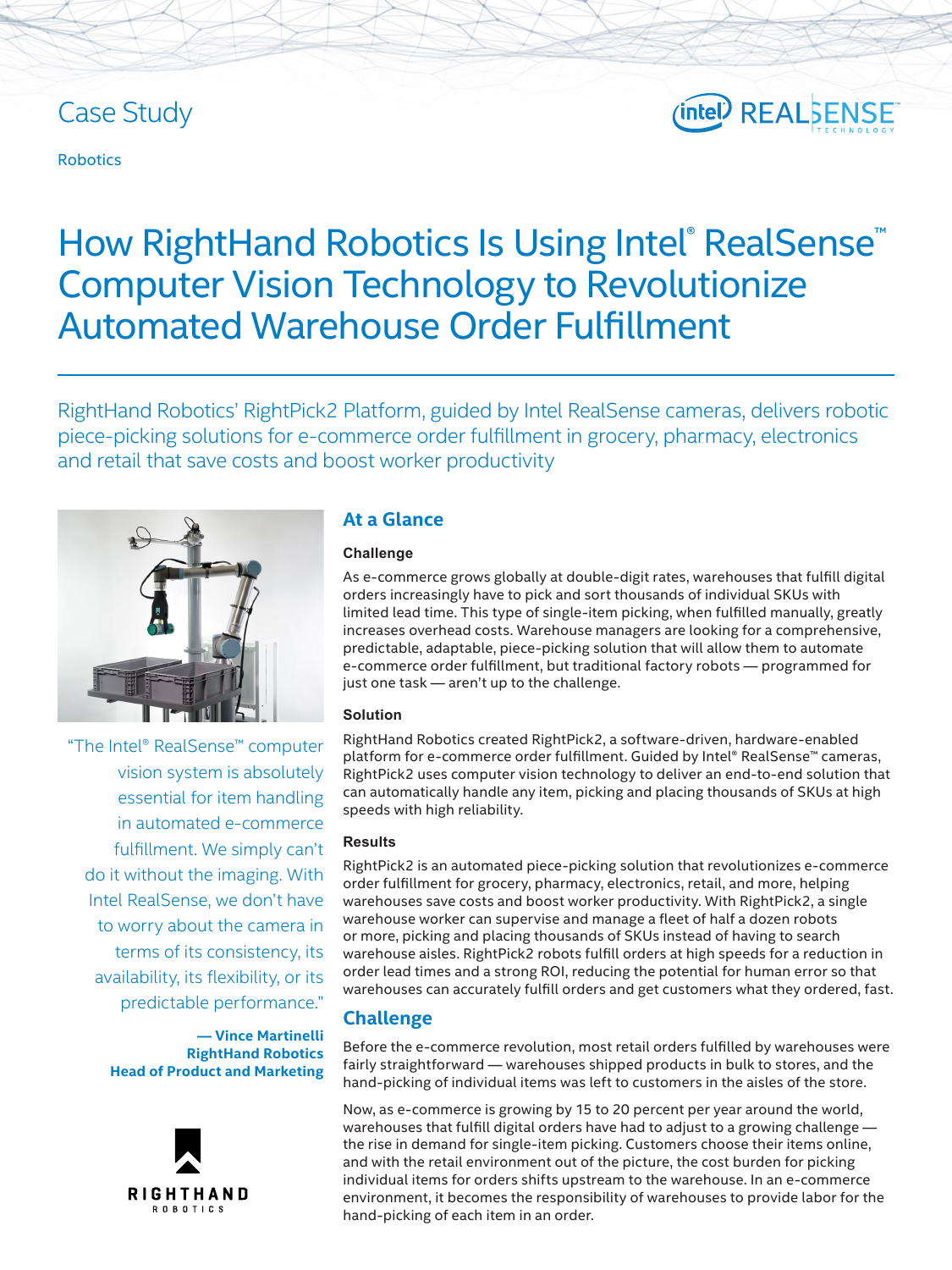

Single-item picking, when fulfilled manually by workers in a warehouse that may contain millions of individual items, is a real logistical challenge. Instead of one touch point in warehouse order fulfillment — one worker loading one pallet that represents one order — there are now multiple touch points requiring increased labor hours. This lessens overall worker productivity and increases overhead costs.

With the overall trend towards single-item orders on the rise, warehouses have been seeking to implement solutions. Some warehouses have attempted to meet the challenge by batch picking and by creating sort walls or put walls. These semi-automated tote and shelving solutions create some efficiencies. However, in a business environment in which warehouses are looking to constantly improve labor efficiency and order accuracy, reduce implementation risk, balance labor demand during peak times, increase scalability, and reduce lead times, warehouses need a more robust, predictable, automated solution.

Traditional factory robots do not represent a viable automated solution for retail warehouses either because such robots operate blind. They are programmed for one task and for interacting with one type of object, which means that they lack the features necessary to do complex bin picking.

"We have applications where we need multiple sensors at times, and Intel RealSense cameras are at a cost point and performance level that just makes a whole lot of sense for us. We've been very happy with the choice to use Intel RealSense in our RightPick solutions."

> **— Vince Martinelli RightHand Robotics Head of Product and Marketing**

### **Solution**

"The key to making the shift to automated piece-picking," says RightHand Robotics Head of Product and Marketing Vince Martinelli, "is computer vision."

"An e-commerce fulfillment center may have 100,000 to 1,000,000 different products, and it's really hard to use traditional robotics there. Automated industrial robots typically have a very structured environment and a very limited number of products that they're going to try to handle. In an e-commerce environment, items come jumbled in a bin with a mix of products — they're changing all the time. This requires a new capability. This is where computer vision comes in, and this is why we needed Intel RealSense."

RightHand Robotics created RightPick2, a product platform that provides piece-picking solutions that are viable for e-commerce fulfillment in grocery, pharmacy, traditional retail, and more. RightHand calls RightPick2 the future of e-commerce order fulfillment, combining the performance of traditional automation with the flexibility of traditional workflows.

By harnessing the computer vision capabilities of Intel RealSense cameras, RightPick2 robots are able to automate more stages of the order fulfillment process. Data from the cameras allows the robot to discern objects in a bin, recognize the location of each object, and then avoid collisions as it pulls the object out.

"The vision and the software allow the RightPick2 robot to look into a pile of products and distinguish one item from the other," explains Martinelli, "and then plan how the robotic hand should go about reaching in and securing the item and getting it back out of the tote and over to the destination without damaging it. We call this the hand/eye coordination side of our system."

This hand/eye coordination allows RightPick2 robots to perform across a range of different customer workflows, including sorting batch-picked items, picking items from automatic storage and retrieval systems (ASRS), inducting items to a belt sorter, and facilitating order quality assurance.